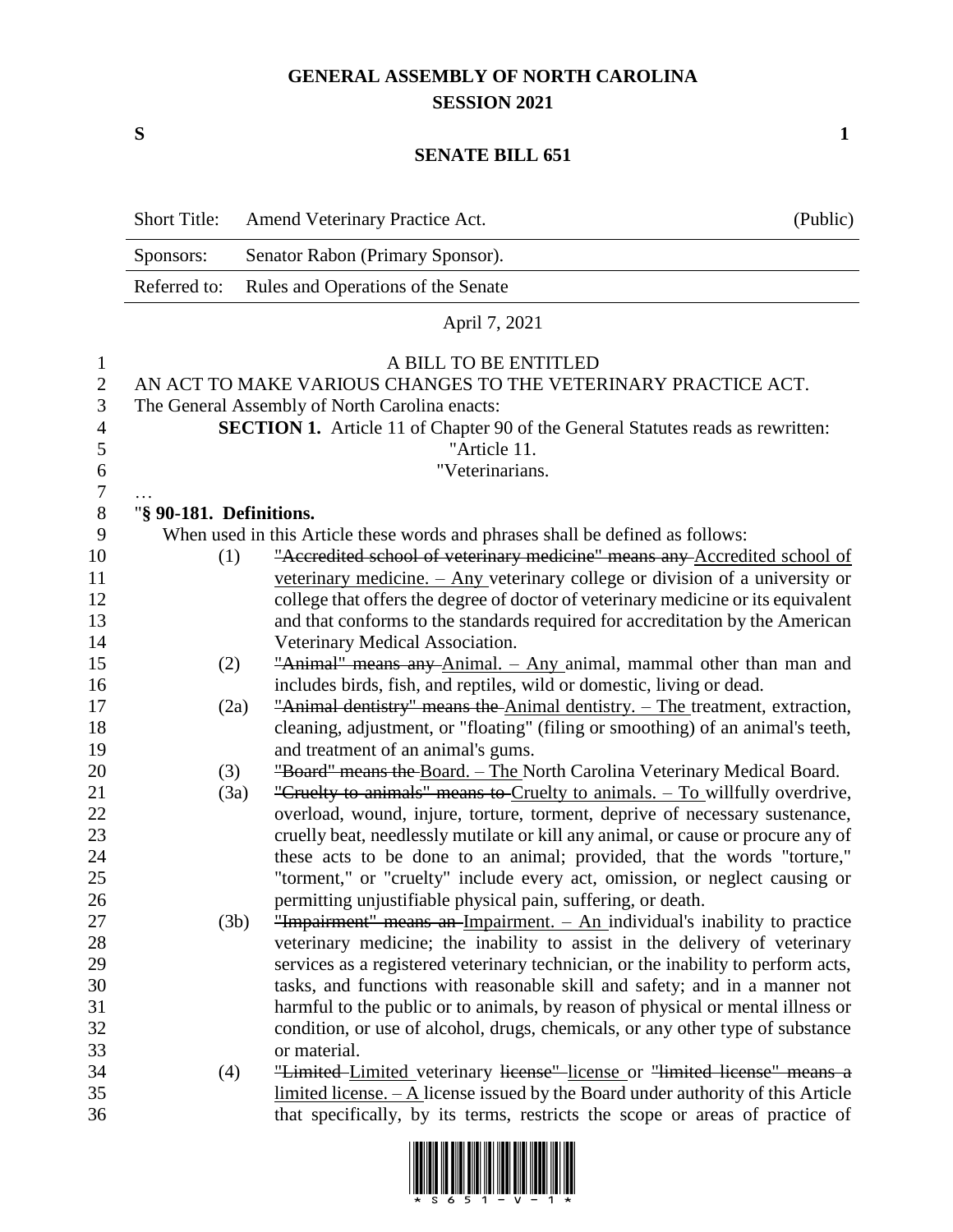|          | <b>General Assembly Of North Carolina</b>                                                                                                                                                                                                                                                                                                                            | <b>Session 2021</b> |
|----------|----------------------------------------------------------------------------------------------------------------------------------------------------------------------------------------------------------------------------------------------------------------------------------------------------------------------------------------------------------------------|---------------------|
|          | veterinary medicine by the holder of the limited license; provided, that no<br>limited license shall confer or denote an area of specialty of the holder of this<br>limited veterinary license; and provided further, that unless otherwise<br>provided by Board rule, the licensing requirements shall be identical to those<br>specified for a veterinary license. |                     |
| (5)      | "Person" means any Person. - Any individual, firm, entity, partnership,<br>association, joint venture, cooperative or corporation, or any other group or<br>combination acting in concert; and whether or not acting as a principal,                                                                                                                                 |                     |
|          | trustee, fiduciary, receiver, or as any kind of legal or personal representative,<br>or as the successor in interest, assignee, agent, factor, servant, employee,                                                                                                                                                                                                    |                     |
|          | director, officer, or any other representative of such person.                                                                                                                                                                                                                                                                                                       |                     |
| (6)      | "Practice of veterinary medicine" means: Practice of veterinary medicine. -                                                                                                                                                                                                                                                                                          |                     |
|          | Any of the following:                                                                                                                                                                                                                                                                                                                                                |                     |
|          | To diagnose, treat, correct, change, relieve, or prevent animal disease,<br>a.<br>deformity, defect, injury, or other physical or mental conditions;                                                                                                                                                                                                                 |                     |
|          | including the prescription or administration of any drug, medicine,                                                                                                                                                                                                                                                                                                  |                     |
|          | biologic, apparatus, application, anesthetic, or other therapeutic or                                                                                                                                                                                                                                                                                                |                     |
|          | diagnostic substance or technique on any animal.                                                                                                                                                                                                                                                                                                                     |                     |
|          | To represent, directly or indirectly, publicly or privately, an ability and<br>$\mathbf b$ .                                                                                                                                                                                                                                                                         |                     |
|          | willingness to do any act described in sub-subdivision a. of this                                                                                                                                                                                                                                                                                                    |                     |
|          | subdivision.                                                                                                                                                                                                                                                                                                                                                         |                     |
|          | To use any title, words, abbreviation, or letters in a manner or under<br>c.                                                                                                                                                                                                                                                                                         |                     |
|          | circumstances which induce the belief that the person using them is                                                                                                                                                                                                                                                                                                  |                     |
|          | qualified to do any act described in sub-subdivision a. of this                                                                                                                                                                                                                                                                                                      |                     |
|          | subdivision.                                                                                                                                                                                                                                                                                                                                                         |                     |
| (7)      | "Veterinarian" shall mean a-Veterinarian. $-$ A person who has received a                                                                                                                                                                                                                                                                                            |                     |
|          | doctor's degree in veterinary medicine from an accredited school of veterinary                                                                                                                                                                                                                                                                                       |                     |
|          | medicine and who is licensed by the Board to practice veterinary medicine.                                                                                                                                                                                                                                                                                           |                     |
| (7a)     | "Veterinarian-elient-patient relationship" means                                                                                                                                                                                                                                                                                                                     |                     |
|          | that: Veterinarian-client-patient relationship. - Includes all of the following:                                                                                                                                                                                                                                                                                     |                     |
|          | The veterinarian has assumed the responsibility for making medical<br>a.                                                                                                                                                                                                                                                                                             |                     |
|          | judgments regarding the health of the animal and the need for medical<br>treatment, and the client (owner or other caretaker) has agreed to                                                                                                                                                                                                                          |                     |
|          | follow the instruction of the veterinarian.                                                                                                                                                                                                                                                                                                                          |                     |
|          | There is sufficient knowledge of the animal by the veterinarian to<br>$\mathbf b$ .                                                                                                                                                                                                                                                                                  |                     |
|          | initiate at least a general or preliminary diagnosis of the medical                                                                                                                                                                                                                                                                                                  |                     |
|          | condition of the animal. This means that the veterinarian has recently                                                                                                                                                                                                                                                                                               |                     |
|          | seen and is personally acquainted with the keeping and care of the                                                                                                                                                                                                                                                                                                   |                     |
|          | animal by virtue of an examination of the animal, or by medically                                                                                                                                                                                                                                                                                                    |                     |
|          | appropriate and timely visits to the premises where the animal is kept.                                                                                                                                                                                                                                                                                              |                     |
|          | The practicing veterinarian is readily available or provides for<br>c.                                                                                                                                                                                                                                                                                               |                     |
|          | follow-up in case of adverse reactions or failure of the regimen of                                                                                                                                                                                                                                                                                                  |                     |
|          | therapy.                                                                                                                                                                                                                                                                                                                                                             |                     |
| (7b)     | <u>Veterinary consulting. – When any person, whose expertise the veterinarian</u>                                                                                                                                                                                                                                                                                    |                     |
|          | believes would benefit the veterinarian's patient, provides advice by any                                                                                                                                                                                                                                                                                            |                     |
|          | means of communication to a veterinarian at the veterinarian's direction or                                                                                                                                                                                                                                                                                          |                     |
|          | request. Veterinary consulting does not constitute the practice of veterinary                                                                                                                                                                                                                                                                                        |                     |
|          | medicine by that act alone.                                                                                                                                                                                                                                                                                                                                          |                     |
| (7b)(7c) | "Veterinary license" Veterinary license or "license" means a license. $- A$                                                                                                                                                                                                                                                                                          |                     |
|          | license to practice veterinary medicine issued by the Board.                                                                                                                                                                                                                                                                                                         |                     |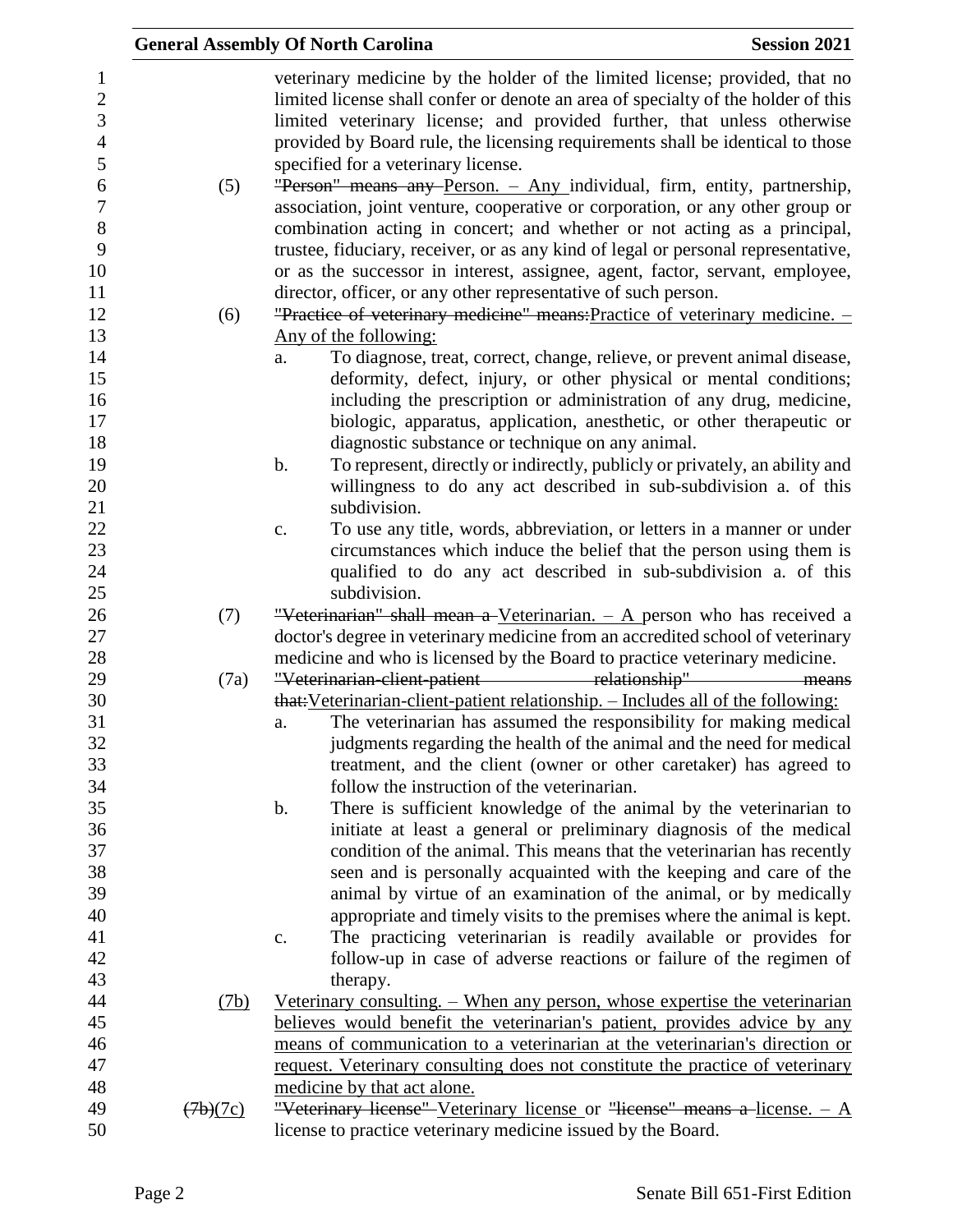|                   |                                                                                                    | <b>General Assembly Of North Carolina</b>                                                                                                                                                           | <b>Session 2021</b> |  |  |  |
|-------------------|----------------------------------------------------------------------------------------------------|-----------------------------------------------------------------------------------------------------------------------------------------------------------------------------------------------------|---------------------|--|--|--|
| $\mathbf{1}$      | (8)                                                                                                | "Veterinary medicine" includes Veterinary medicine. - Includes veterinary                                                                                                                           |                     |  |  |  |
| $\mathbf{2}$<br>3 |                                                                                                    | surgery, obstetrics, dentistry, and all other branches or specialties of veterinary<br>medicine.                                                                                                    |                     |  |  |  |
| $\overline{4}$    | (9)                                                                                                | "Veterinary Veterinary student intern" means a intern. $-$ A person who is                                                                                                                          |                     |  |  |  |
| 5                 |                                                                                                    | enrolled in an accredited veterinary college, has satisfactorily completed the                                                                                                                      |                     |  |  |  |
| 6                 |                                                                                                    | third-second year of veterinary college education, and is registered with the                                                                                                                       |                     |  |  |  |
| $\boldsymbol{7}$  |                                                                                                    | Board as a veterinary student intern.                                                                                                                                                               |                     |  |  |  |
| 8                 | (10)                                                                                               | "Veterinary student preceptee" means a person who is pursuing a doctorate                                                                                                                           |                     |  |  |  |
| 9                 |                                                                                                    | degree in an accredited school of veterinary medicine that has a preceptor or                                                                                                                       |                     |  |  |  |
| 10                |                                                                                                    | extern program, has completed the academic requirements of that program,                                                                                                                            |                     |  |  |  |
| 11                |                                                                                                    | and is registered with the Board as a veterinary student preceptee.                                                                                                                                 |                     |  |  |  |
| 12                | (11)                                                                                               | "Veterinary technician" means either Veterinary technician. - Either of the                                                                                                                         |                     |  |  |  |
| 13                |                                                                                                    | following persons:                                                                                                                                                                                  |                     |  |  |  |
| 14                |                                                                                                    | A person who has successfully completed a post-high school course in<br>a.                                                                                                                          |                     |  |  |  |
| 15                |                                                                                                    | the care and treatment of animals that conforms to the standards                                                                                                                                    |                     |  |  |  |
| 16                |                                                                                                    | required for accreditation by the American Veterinary Medical                                                                                                                                       |                     |  |  |  |
| 17                |                                                                                                    | Association and who is registered with the Board as a veterinary                                                                                                                                    |                     |  |  |  |
| 18                |                                                                                                    | technician.                                                                                                                                                                                         |                     |  |  |  |
| 19                |                                                                                                    | A person who holds a degree in veterinary medicine from a college of<br>b.                                                                                                                          |                     |  |  |  |
| 20                |                                                                                                    | veterinary medicine recognized by the Board for licensure of                                                                                                                                        |                     |  |  |  |
| 21                |                                                                                                    | veterinarians and who is registered with the Board as a veterinary                                                                                                                                  |                     |  |  |  |
| 22                |                                                                                                    | technician.                                                                                                                                                                                         |                     |  |  |  |
| 23                |                                                                                                    |                                                                                                                                                                                                     |                     |  |  |  |
| 24                |                                                                                                    | "§ 90-186. Special powers of the Board.                                                                                                                                                             |                     |  |  |  |
| 25<br>26          |                                                                                                    | In addition to the powers set forth in G.S. 90-185 above, the Board may:                                                                                                                            |                     |  |  |  |
| 27                | (6)                                                                                                | Set and require fees pursuant to administrative rule. The Board may increase                                                                                                                        |                     |  |  |  |
| 28                |                                                                                                    | the following fees, provided (i) no fee shall be increased more than fifteen                                                                                                                        |                     |  |  |  |
| 29                |                                                                                                    | percent (15%) within a calendar year and (ii) the cumulative total increases of                                                                                                                     |                     |  |  |  |
| 30                |                                                                                                    | any fee shall not exceed one hundred percent (100%) of the fee amounts set                                                                                                                          |                     |  |  |  |
| 31                |                                                                                                    | in this subdivision:                                                                                                                                                                                |                     |  |  |  |
| 32                |                                                                                                    | $\cdots$                                                                                                                                                                                            |                     |  |  |  |
| 33                |                                                                                                    | Issuance of a veterinary student preceptee registration, in the amount<br>k.                                                                                                                        |                     |  |  |  |
| 34                |                                                                                                    | of twenty-five dollars (\$25.00).                                                                                                                                                                   |                     |  |  |  |
| 35                |                                                                                                    |                                                                                                                                                                                                     |                     |  |  |  |
| 36                |                                                                                                    | The fees set under this subdivision for the renewal of a license, a limited                                                                                                                         |                     |  |  |  |
| 37                |                                                                                                    | license, a registration, or a certificate apply to each year of the renewal period.                                                                                                                 |                     |  |  |  |
| 38                |                                                                                                    |                                                                                                                                                                                                     |                     |  |  |  |
| 39                |                                                                                                    | "§ 90-187.6. Veterinary technicians and veterinary employees.                                                                                                                                       |                     |  |  |  |
| 40                | (a)                                                                                                | "Veterinary technicians," and "veterinary student interns," and "veterinary student                                                                                                                 |                     |  |  |  |
| 41                | preceptees," before performing any services otherwise prohibited to persons not licensed or        |                                                                                                                                                                                                     |                     |  |  |  |
| 42                | registered under this Article, shall be approved by and registered with the Board. The Board shall |                                                                                                                                                                                                     |                     |  |  |  |
| 43                | be responsible for all matters pertaining to the qualifications, registration, discipline, and     |                                                                                                                                                                                                     |                     |  |  |  |
| 44                | revocation of registration of these persons, under this Article and rules issued by the Board.     |                                                                                                                                                                                                     |                     |  |  |  |
| 45                | The services of a technician, intern, preceptee, or other veterinary employee shall be<br>(b)      |                                                                                                                                                                                                     |                     |  |  |  |
| 46                | limited to services under the direction and supervision of a veterinarian. This employee shall     |                                                                                                                                                                                                     |                     |  |  |  |
| 47                |                                                                                                    | receive no fee or compensation of any kind for services other than any salary or compensation                                                                                                       |                     |  |  |  |
| 48<br>49          | paid to the employee by the veterinarian or veterinary facility by which the employee is           |                                                                                                                                                                                                     |                     |  |  |  |
|                   |                                                                                                    | employed. The employee may participate in the operation of a branch office, clinic, or allied<br>establishment only to the extent allowable under and as defined by this Article or by rules issued |                     |  |  |  |
| 50<br>51          | by the Board.                                                                                      |                                                                                                                                                                                                     |                     |  |  |  |
|                   |                                                                                                    |                                                                                                                                                                                                     |                     |  |  |  |